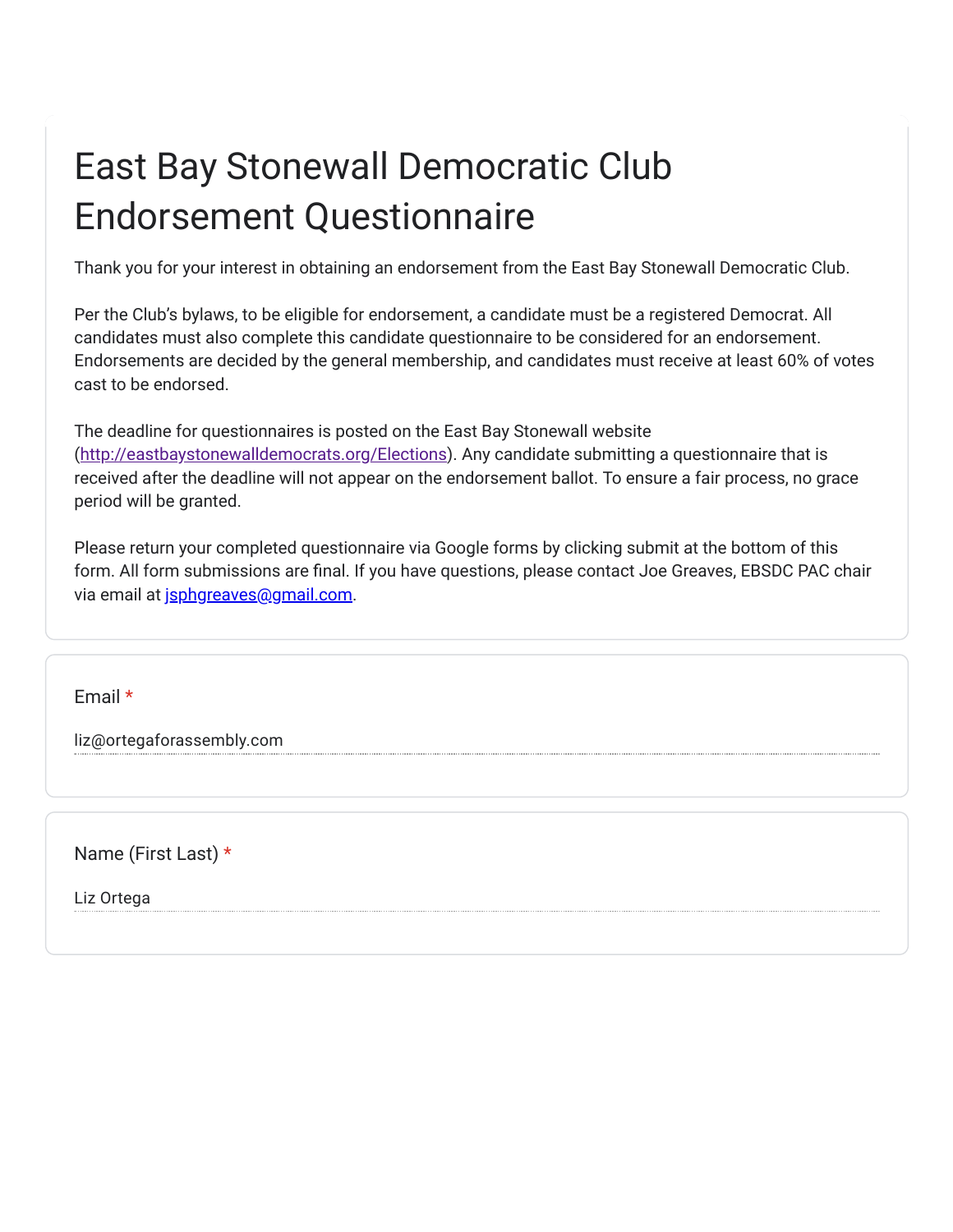| Are you a registered Democrat *                                                                                                               |
|-----------------------------------------------------------------------------------------------------------------------------------------------|
| Yes                                                                                                                                           |
| No                                                                                                                                            |
| Office you are seeking? (e.g. City Council, School Board, Supervisor, etc) *<br>Assemblymember                                                |
|                                                                                                                                               |
| Jurisdiction *                                                                                                                                |
| California State Assembly                                                                                                                     |
| District *                                                                                                                                    |
| District 20                                                                                                                                   |
| Are you an East Bay Stonewall Democratic Club member in good standing? If you are unsure,<br>$\star$<br>email eastbaystonewalldems@gmail.com. |
| Yes                                                                                                                                           |
| No                                                                                                                                            |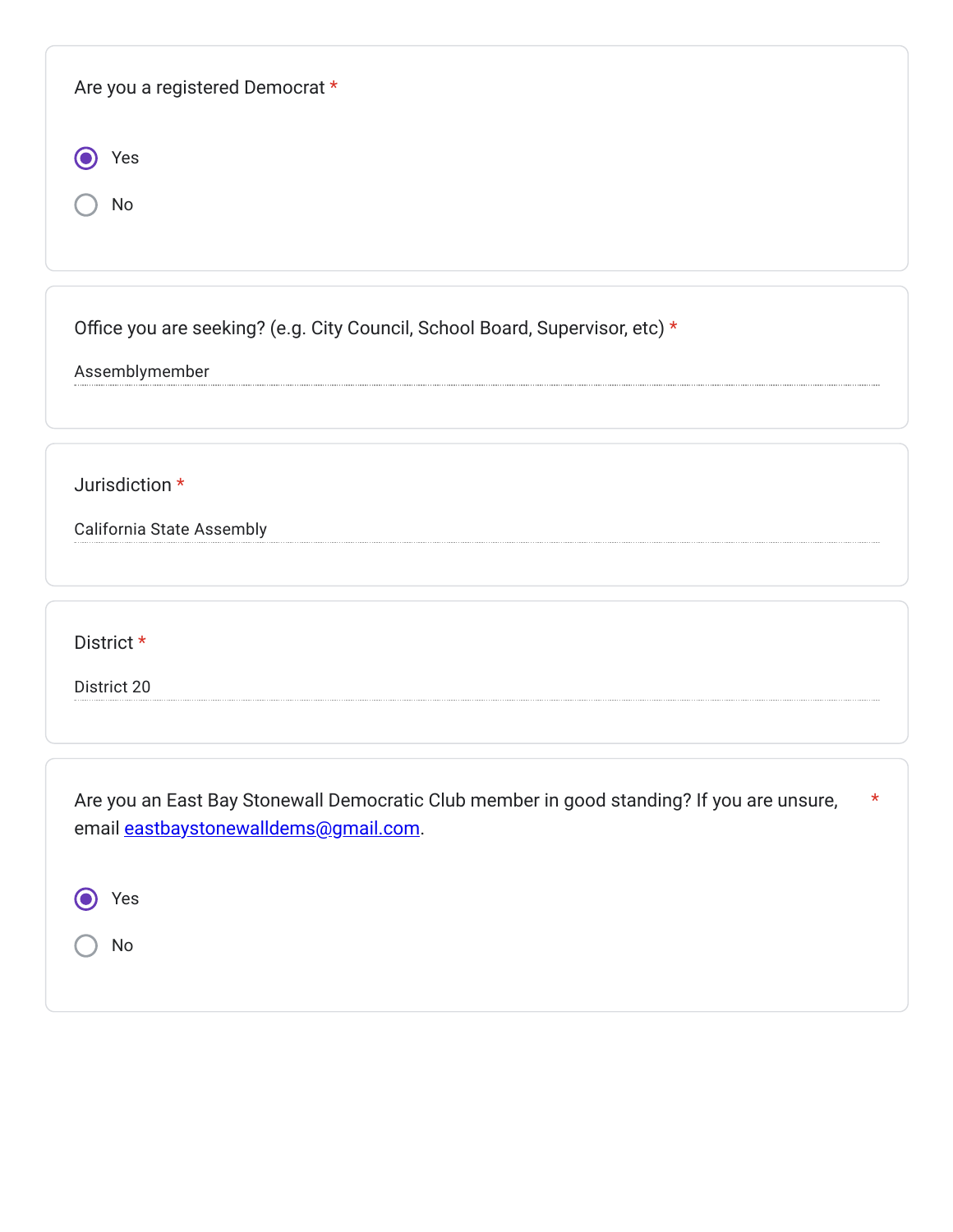| I self-identify as: (check all boxes that apply; note these identifiers will be used publicly during<br>our endorsement process.) | $\star$ |
|-----------------------------------------------------------------------------------------------------------------------------------|---------|
| Gay                                                                                                                               |         |
| Lesbian                                                                                                                           |         |
| Transgender                                                                                                                       |         |
| Gender non-conforming                                                                                                             |         |
| <b>Bisexual</b>                                                                                                                   |         |
| Queer                                                                                                                             |         |
| Straight                                                                                                                          |         |
| Other:                                                                                                                            |         |

How have you participated in East Bay Stonewall Democratic Club activities, and/or supported the Club other ways? What other LGBTQ+ organizations are you affiliated with and in what capacity? What other Democratic clubs are you affiliated with? \*

I have not actively been involved with East Bay Stonewall Democratic Club directly, but have worked with members of this clubs and LGBTQ community for over two decades.

Using specific examples, please identify the causes you have advocated for and the ways you have helped advance LGBTQ+ rights or otherwise helped foster a community of inclusivity for LGBTQ+ individuals and families. \*

My role in the labor movement has shaped and provided opportunities for supporting LGBTQ issues. Going back to my first job at age 21 years as an SEIU Local 250 organizer fighting for marriage equality by gathering signatures for ballot initiatives, making calls and canvassing. In negotiations I pushed for domestic partnership rights and rights and currently work on ensuring our contract language reflects our progress in CA . As the head of the Alameda Labor Council, I secured funding for our Oakland Pride events and ensured our active participation by educating and turning out our members.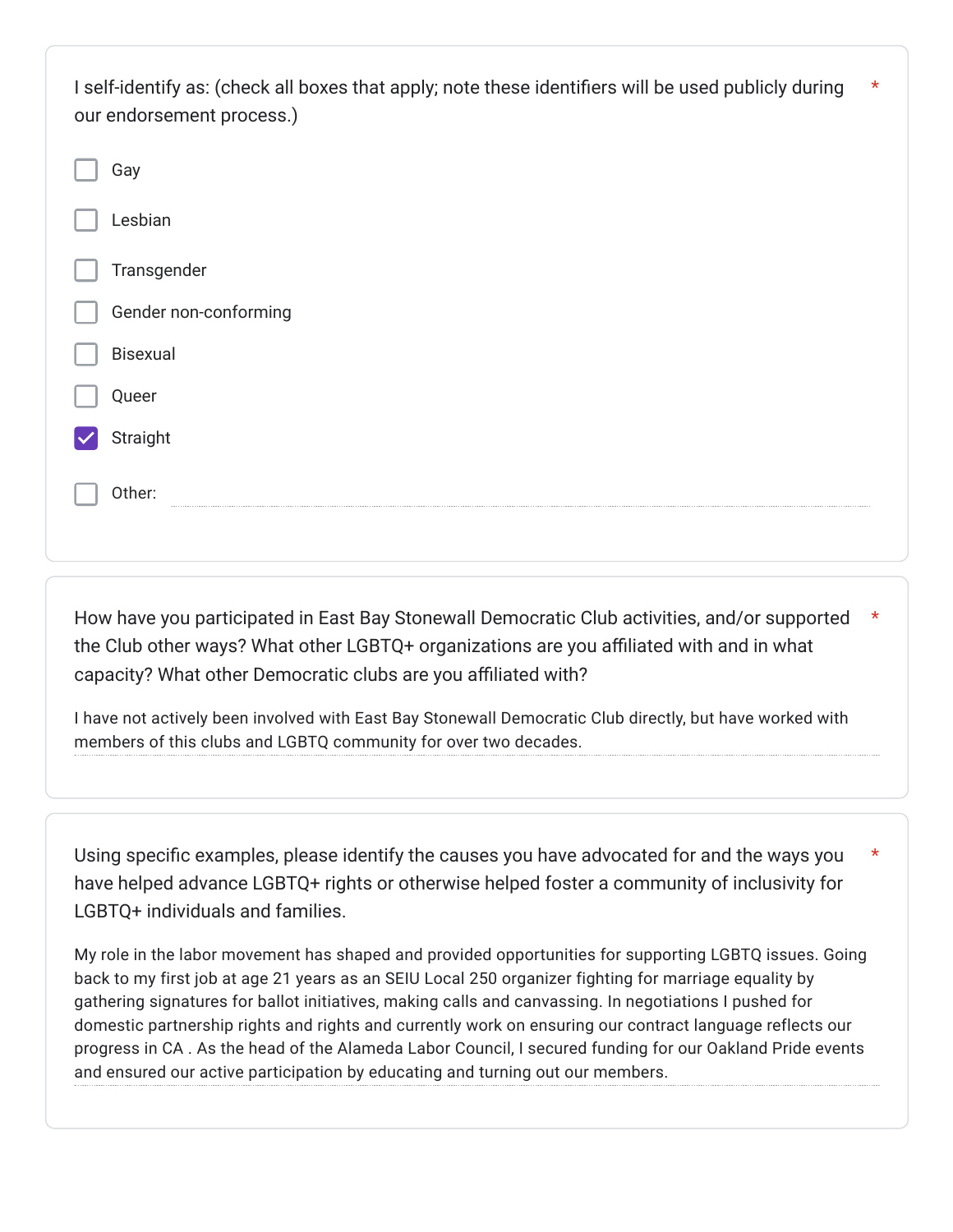Have you previously supported LGBTQ+ candidates for office? If yes, did that include financial support? \*

Yes, I supported Rebecca Kaplan, Jovanka Beckels, Victor Aquilar, David Campos

Which LGBTQ+ organizations and elected officials have formally endorsed you for this race? \*

Attorney General Rob Bonta Board of Equalization Malia Cohen Insurance Commissioner Ricardo Lara Senator Maria Elena Durazo Assemblymember Bill Quirk Assemblywoman Mia Bonta Assemblywoman Lorena Gonzalez Assemblywoman Wendy Carillo Assemblywoman Luz Rivas Labor Movement Activist Dolores Huerta Corina Lopez, Councilmember, San Leandro Jim Prola, Former Vice Mayor and Councilmember, San Leandro Fred Simon, Councilmember, San Leandro Malia Vella, Councilmember, Alameda Aisha Wahab, Councilmember, Hayward Francisco Zermeno, Councilmember, Hayward Diana Prola, Trustee, San Leandro School Board Elizabeth Echols, Director, East Bay Regional Parks Ward 1 Dee Rosario, Director, East Bay Regional Parks Ward 2 Marisol Rubio, Vice President, Dublin San Ramon Services District California Teacher Association California Nurses Association Amalgamated Transit Union International Union of Operating Engineers